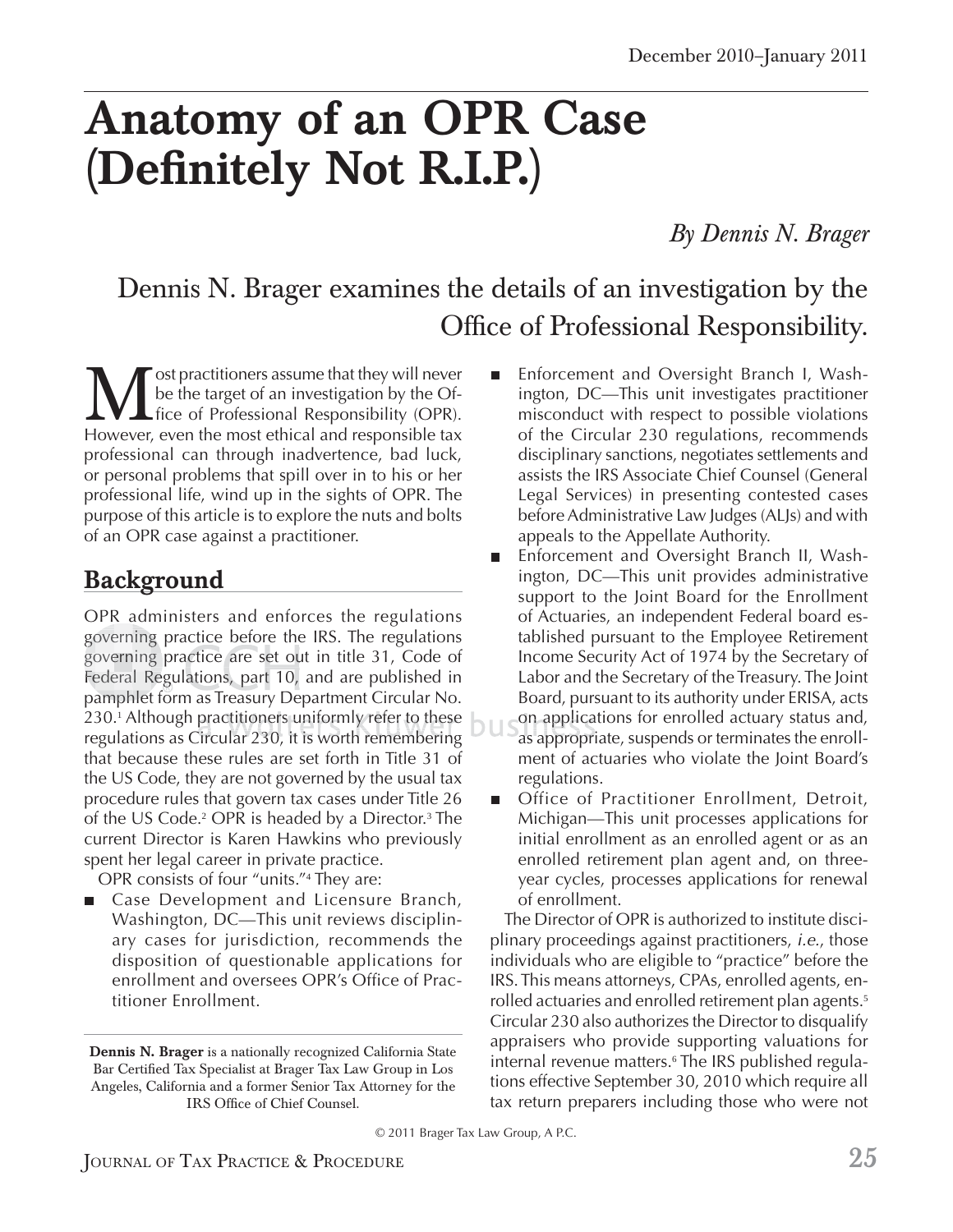previously regulated by OPR to obtain Preparer Tax Identification Numbers (PTINS).

The IRS has also issued proposed revisions to Circular 230 which would expand the definition of a practitioner to include "registered tax return preparers," as a new class of practitioner. Sections 10.3 through 10.6 of the proposed regulations describe the process for becoming a registered tax return preparer and the limitations on a registered tax return preparer's practice before the IRS. In general, practice by registered tax return preparers is limited to preparing tax returns, claims for refund and other documents for submission to the IRS. A registered tax return preparer may prepare all or substantially all of a tax return or claim for refund, and sign a tax return or claim for refund, commensurate with the registered tax return preparer's level of competence as demonstrated by written examination.

#### **How to Get in Trouble with OPR— Let Me Count the Ways**

The Secretary of the Treasury or his delegate may publicly reprimand, suspend or disbar any practitioner from practice before the IRS if the practitioner is incompetent or disreputable, or engages in prohibited p conduct.<sup>7</sup> Monetary penalties are also a possibility.8 A laundry list of potential incompetent or disreputable laundry list of potential incompetent or disreputable<br>conduct is set forth Section 10.51, and includes but is not limited to: lim d

- Conviction of any criminal offense under the  $\Box$  at Federal tax laws. law
- Conviction of any criminal offense involving dishonesty or breach of trust.
- Conviction of any felony under Federal or State law for which the conduct involved renders the
- practitioner unfit to practice before the IRS.
- Giving false or misleading information, or  $\blacksquare$ participating in any way in the giving of false or misleading information to the Department of the Treasury or any officer or employee thereof, or to any tribunal authorized to pass upon Federal tax matters, in connection with any matter pending or likely to be pending before them, knowing the information to be false or misleading. Facts or other matters contained in testimony, Federal tax returns, financial statements, applications for enrollment, affidavits, declarations and any other document or statement, written or oral, are included in the term "information."
- Solicitation of employment as prohibited under п Section 10.30, the use of false or misleading representations with intent to deceive a client or prospective client in order to procure employment, or intimating that the practitioner is able improperly to obtain special consideration or action from the IRS or any officer or employee thereof.
- Willfully failing to make a Federal tax return in violation of the Federal tax laws, or willfully evading, attempting to evade, or participating in any way in evading or attempting to evade any assessment or payment of any Federal tax.
- Willfully assisting, counseling, encouraging a cli- $\blacksquare$ ent or prospective client in violating, or suggesting to a client or prospective client to violate, any Federal tax law, or knowingly counseling or suggesting to a client or prospective client an illegal plan to evade Federal taxes or payment thereof.
- Misappropriation of, or failure properly or  $\blacksquare$ promptly to remit, funds received from a client for the purpose of payment of taxes or other obligations due the United States.
- Directly or indirectly attempting to influence,  $\blacksquare$ or offering or agreeing to attempt to influence, the official action of any officer or employee of the IRS by the use of threats, false accusations, duress or coercion, by the offer of any special inducement or promise of an advantage or by the bestowing of any gift, favor or thing of value.
- Disbarment or suspension from practice as an attorney, CPA, public accountant or actuary by any duly constituted authority of any State, territory, or possession of the United States, including a Commonwealth, or the District of Columbia, any Federal court of record or any Federal agency, body or board.
- Knowingly aiding and abetting another person п to practice before the IRS during a period of suspension, disbarment or ineligibility of such other person.
- Contemptuous conduct in connection with prac- $\blacksquare$ tice before the IRS, including the use of abusive language, making false accusations or statements, knowing them to be false, or circulating or publishing malicious or libelous matter.
- Giving a false opinion, knowingly, recklessly or through gross incompetence, including an opinion which is intentionally or recklessly misleading, or engaging in a pattern of providing incompetent opinions on questions arising under the Federal tax laws. False opinions de-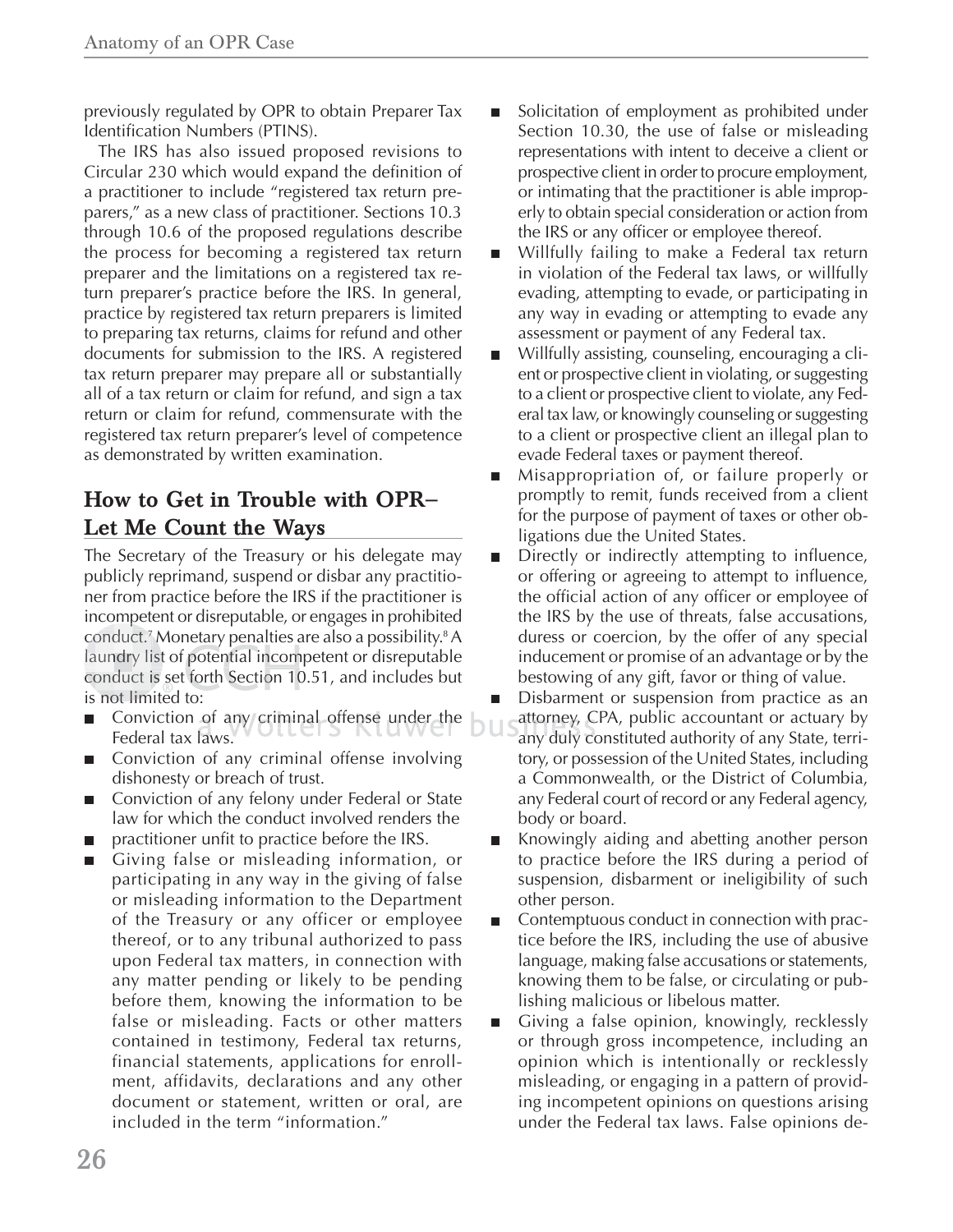scribed in this paragraph include those which reflect or result from a knowing misstatement of fact or law, from an assertion of a position known to be unwarranted under existing law, from counseling or assisting in conduct known to be illegal or fraudulent, from concealing matters required by law to be revealed, or from consciously disregarding information indicating that material facts expressed in the opinion or offering material are false or misleading. For purposes of this paragraph, reckless conduct is a highly unreasonable omission or misrepre-

sentation involving an extreme departure from the standards of ordinary care that a practitioner should observe under the circumstances. A pattern of conduct is a factor that will be taken into account in determining whether

a practitioner acted knowingly, recklessly, or through gross incompetence. Gross incompetence includes conduct that reflects gross indifference, preparation which is grossly inadequate under the circumstances and a consistent failure to perform obligations to the client. fer<br>e u<br>re indiffer<br>quate u

- Willfully failing to sign a tax return prepared by Willfu lthe practitioner when the practitioner's signature is required by Federal tax laws unless the failure is due to reasonable cause and not due to willful neglect.
- Willfully disclosing or otherwise using a tax return or tax return information in a manner not authorized by the Internal Revenue Code, contrary to the order of a court of competent jurisdiction, or contrary to the order of an ALJ in a proceeding instituted under §10.60.

In the past OPR has focused mainly on practitioners who have been convicted of a felony, disbarred by a state regulatory authority or failed to take care of their own tax obligations. The new Director has publicly promised to focus on other types of violations. For example, she has pledged to crack down on practitioners who fail in their duty of due diligence stating:

Practitioners who think OPR isn't serious about due diligence should take heed. Practitioners may not ignore the implications of information already

JOURNAL OF TAX PRACTICE & PROCEDURE **27**

Even the most ethical and responsible tax professional can through inadvertence, bad luck, or personal problems that spill over in to his or her professional life, wind up in the sights of OPR.

known, and must make reasonable inquiries if the information furnished by a client appears to be incorrect, inconsistent, or incomplete.<sup>9</sup>

OPR has also released a statement titled Professional Responsibility and the Report of Foreign Bank and Financial Accounts (*www.irs.gov/taxpros/agents/ article/0,,id=100709,00.html*). It provides:

Practitioners who prepare an individual's Form 1040 have a duty under Circular 230 to inquire of their clients with sufficient detail to prepare

> proper and correct responses to the foreign bank account questions on Schedule B … [Furthermore although] under Circular 230, Section 10.34(d), a practitioner may generally rely, in good faith and without verification, on information furnished

by a client, good faith reliance contemplates that a practitioner will make reasonable inquiries when a client provides information that implies possible participation in overseas transactions/ accounts subject to FBAR requirements.

#### **The Far Reaching Consequences**

ue OPR discipline may include censure, suspension or total disbarment from practice before the IRS, as well as monetary penalties.10 OPR has published guidance<sup>11</sup> stating that an individual who has been suspended or disbarred may not:

- Prepare or file documents or correspond or com- $\blacksquare$ municate with the IRS.
- Render written advice with respect to any entity, transaction, plan or arrangement, or other plan or arrangement having a potential for tax avoidance or evasion.
- Represent a client at conferences, hearings and  $\mathcal{L}_{\mathcal{A}}$ meetings.
- Execute waivers, consents or closing agreements;  $\mathcal{L}_{\mathcal{A}}$ receive a taxpayer's refund check; or sign a tax return on behalf of a taxpayer.
- File powers of attorney with the IRS.  $\mathcal{L}_{\mathcal{A}}$
- Accept assistance from another person (or request assistance) or assist another person (or offer assistance) if the assistance relates to a matter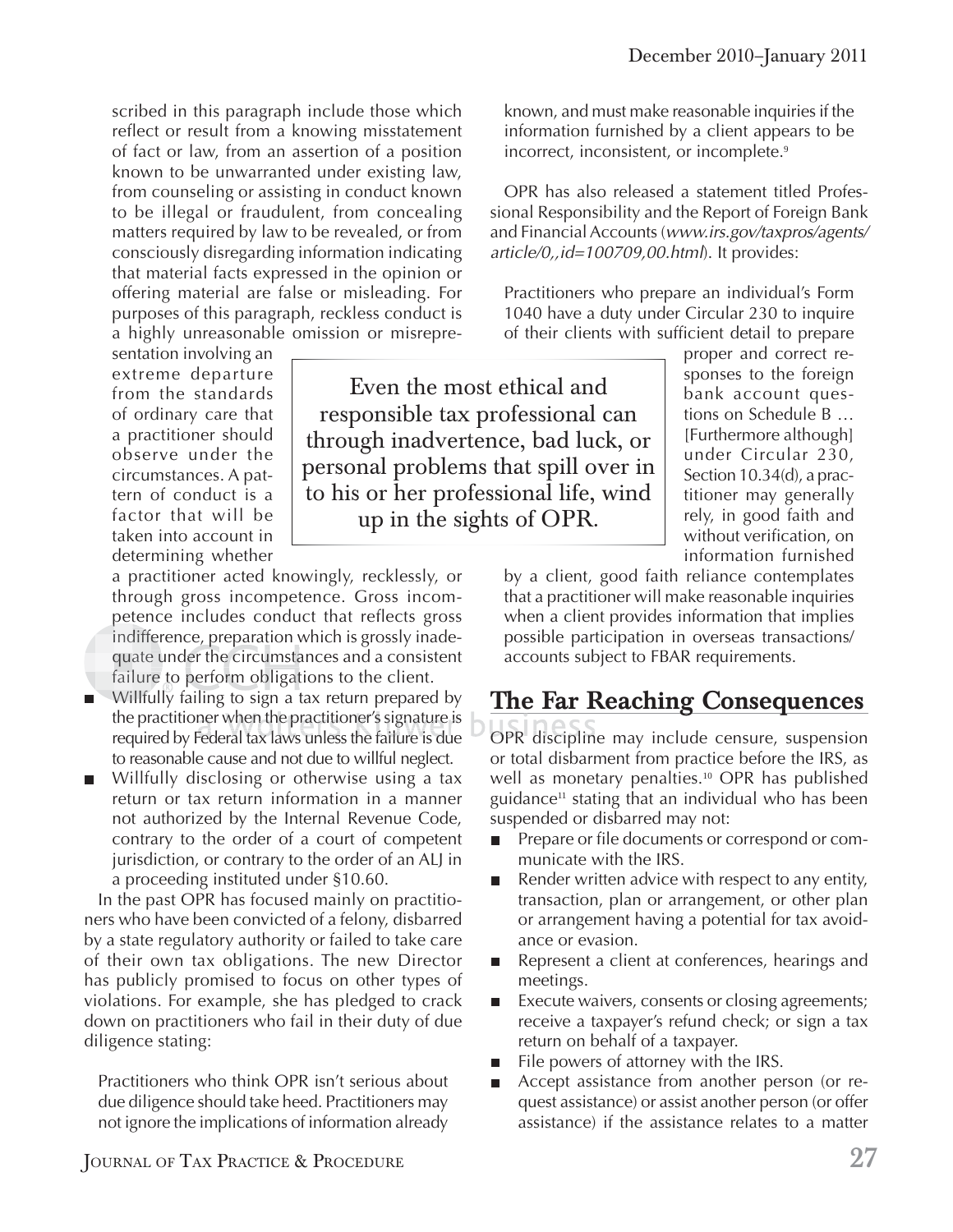constituting practice before the IRS, or enlist another person for the purpose of aiding and abetting practice before the IRS.

Currently there is no prohibition on the preparation of returns, but this will no longer be true when the proposed changes to Circular 230 implementing the registered tax preparer rules are finalized.<sup>12</sup> All of this

can be bad enough, but the collateral consequences can be even worse. OPR is authorized to provide notice of the sanctions to appropriate state licensing authorities, *i.e.*, state bar associations and accountancy licensing boards.<sup>13</sup> This can in turn result in the loss of one's license

to practice law or accountancy depending upon the nature of the underlying violation and state law.

If a practitioner is disbarred or suspended then he or she becomes a pariah since no other practitioner may "accept assistance from or assist any person who is has been disbarred or suspended if the assistance relates to a matter constituting practice before the IRS."<sup>14</sup>

## $\sum$ **Process**

Practitioners may come to the attention of OPR in a number of ways including: her of ways including:<br>Complaints from clients and third parties;<sup>15</sup> CIT b a

- 
- Internal referrals from IRS employees; and
- Information received from state bar associations and other professional licensing associations.

An attorney within OPR reviews allegations set forth in any referral to OPR. Historically, if the evidence indicates the allegations, taken as true, would constitute a violation of Circular 230, an allegation letter would be sent to the practitioner informing him or her of the charges and affording the individual the right to respond in writing or by requesting a conference with OPR.16 OPR procedure has changed in some ways with the new Director. In cases of tax noncompliance, *i.e.*, nonfiling or nonpayment by the practitioner of his own taxes, OPR has several approaches. The office is sending out "soft letters" to practitioners who have self-corrected their noncompliance prior to OPR contact, using the notice as a chance to "gently warn them" about remaining compliant.<sup>17</sup>

If OPR does pop up, it is critical that a concerted defense be raised as quickly as possible. The far reaching consequences of OPR discipline are too extensive for half measures.

OPR is also issuing soft 60-day letters for practitioners who are current in their filing obligations, but may have noncompliance issues for past years. This "letter gives them a short period of time to clean up their act. If they do then no further action is taken by OPR." The final option OPR uses in some circumstances is entering into a deferred discipline

> agreement. If the practitioner become compliant and remain so for five years, the disciplinary action is dropped and won't become public.<sup>18</sup>

> Currently, if OPR is conducting an investigation in a "conduct" case, *i.e.*, possible misconduct other than tax noncompliance,

OPR's first contact with a practitioner is not the traditional allegation letter, but rather a "pre-allegation notice letter," which notifies the practitioner of the investigation and invites the practitioner to submit any relevant information. If the practitioner's information does not resolve the matter, OPR sends an allegation letter specifying suspected violations of Circular 230. The practitioner may submit an additional response and may request a conference to be conducted in OPR's Washington, DC, office or by telephone.<sup>19</sup> If the practitioner's response does not fully resolve the issue, the practitioner's case file is presented to a panel of OPR attorneys for review and discussion, pa n el O PR and to propose a disciplinary sanction.<sup>20</sup>

In both tax noncompliance cases and conduct cases, when the practitioner's appearances before the IRS have been infrequent or nominal and the practitioner has expressed an intention to refrain from practice in the future, OPR will consider the practitioner's offer of a deferred disciplinary agreement whereby a consent sanction will become effective only in the event of the practitioner's continued misconduct.<sup>21</sup>

It is critical that at each stage in the process the practitioner provide a written response to OPR. The cases are replete with examples of practitioners who ignored letter after letter from OPR, and only at the very last second filed a belated and generally not convincing response. While there is no way of knowing for certain, it is likely that many of those cases could have been resolved with much less stringent discipline had the practitioner come in early.

This leaves the question of who should respond to OPR. It is very tempting for the accused practitioner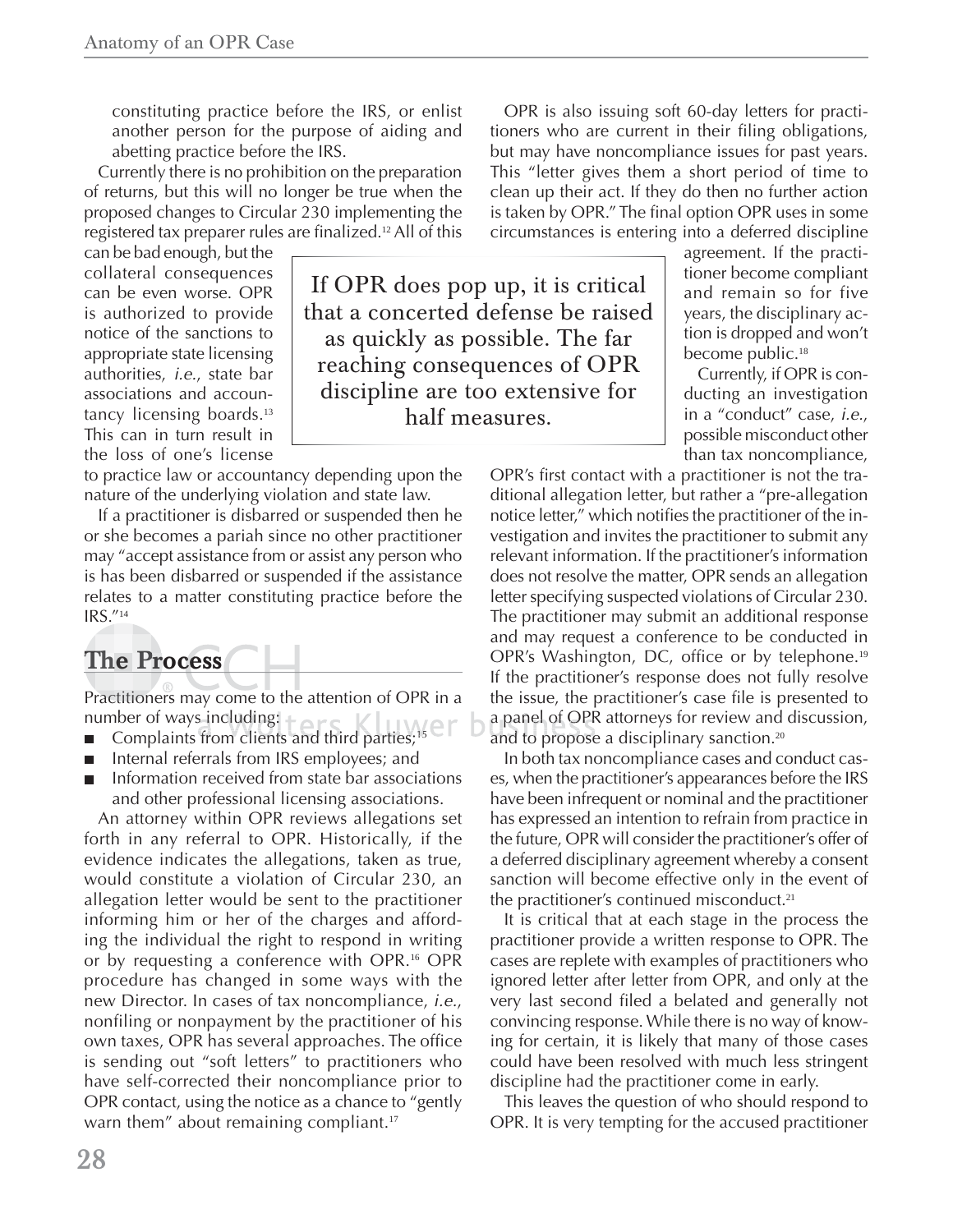to misapprehend the seriousness of the situation. After all, it's just a late tax return, a disgruntled client or an overzealous IRS agent who set this ball in motion; "Surely with my years of experience and skill in handling tax matters I can respond and wrap this matter up without spending money on expensive attorneys." Sadly this is not generally the case. Substantive tax knowledge does not prepare one for negotiating and ultimately litigating a case with and against OPR. Disciplinary proceedings have their own set of conventions, and knowledge of the Internal Revenue Code does not equate with an understanding of OPR procedures and rules.<sup>22</sup> Practitioner's counsel must have a complete understanding of IRS practices and procedures, tax law, Circular 230 and the rules of evidence.23 Additionally, as discussed below, the later stages of an OPR adjudication are conducted pursuant to Section 556 of the Administrative Procedures Act (APA).<sup>24</sup> IRM 39.4.1.6 (08-11-2004) contains the following list of "core references materials:"<sup>25</sup>

- 31 U.S.C. § 330 (formerly 31 U.S.C. § 1026, 5 U.S.C. § 261, Act of July 7, 1884, ch. 334, § 3, 80 Stat. 378; the Treasury Practice statute)
- 5 U.S.C. § 500 (the Agency Practice statute)  $\blacksquare$
- 29 U.S.C. §1242 ш
- 31 C.F.R. Part 10, Treasury Circular 230 (Cat. No. п 16586R), as amended. 1658 6 1 165
- 5586R)<br>ev. Proc<br>ent )(P Rev. Proc. 81-38 (Limited Practice Without Enrollш ment )(Pub. 470), 1981-2 C.B. 592
- 26 C.F.R. Part 601, Subpart E Conference and 26 C RPractice Requirements)
- Practice Requirements)<br>Rev. Proc. 68-29 (describing role of witnesses; superseded)
- Form 2848, Power of Attorney and Declaration of Representative
- Pub 947, Practice Before the IRS and Power of Attorney
- Treasury Order No. 150-02  $\blacksquare$
- Treasury Order No. 107-04
- General Counsel Order No. 9.

If the case is not resolved within OPR the next step is that OPR will refer the matter to the attorneys within General Legal Services (GLS) a division of the Office of Chief Counsel.26 OPR will refer disciplinary cases to the GLS Area Counsel in whose geographic area the practitioner resides along with its file.<sup>27</sup> Among the items included in the file are:

- The practitioner's "last known address"
- The practitioner's professional certification status
- Gap tax year information (when the case is based upon allegations of noncompliance with the tax laws)
- Plain English transcripts (Certificate of Assessп ments and Payments under blue cover seal) for relevant tax years
- Plain English summary of the case  $\mathcal{L}_{\mathcal{A}}$
- Names and phone numbers of OPR personnel making the referral, and such information for any other relevant Service personnel
- A history of prior settlement discussions
- Settlement parameters that are acceptable to OPR.<sup>28</sup>

Within 28 days after receiving the case, the GLS attorney will review the case file and contact OPR to discuss any issues, related litigation questions and the need for any additional documents or other information. No later than seven days after completing the initial review and having received any information requested from OPR, the GLS attorney must send a letter to the practitioner. This letter will advise the practitioner that OPR has forwarded the case to the Office of Chief Counsel for litigation and that a complaint will be filed promptly in the absence of a settlement.<sup>29</sup>

Before filing the complaint, the GLS attorney will allow the practitioner 21 days to respond. If the practitioner responds in good faith to the letter within 21 days, then the GLS attorney has another 21 days in which to negotiate a settlement. Any additional time to negotiate a settlement must be approved by OPR.<sup>30</sup>

If a settlement cannot be reached, the GLS attorney is given 21 days to issue a complaint. $^{31}$  The complaint must provide a clear and concise statement of the facts and the law that are the basis for the proceeding.<sup>32</sup> The complaint is sufficient if it fairly informs the practitioner of the charges against him or her so that he or she is able to prepare the defense.33 The complaint must specify the sanction sought, and if the sanction sought is a suspension, the duration of the suspension sought must be specified. $34$ 

The complaint must allege that the practitioner has engaged in practice before the IRS and was eligible to so practice at the time of the alleged violation.<sup>35</sup> Service of the complaint is made by certified mail sent to the practitioner's last known address as determined under Code Sec. 6212.36 Not picking up certified mail from OPR isn't a good idea, especially since if the certified mail is not claimed or accepted, or is returned undelivered, service may be made on the practitioner, by mailing the complaint by first class mail to the last known address and service is considered complete when mailed.<sup>37</sup>

JOURNAL OF TAX PRACTICE & PROCEDURE **29**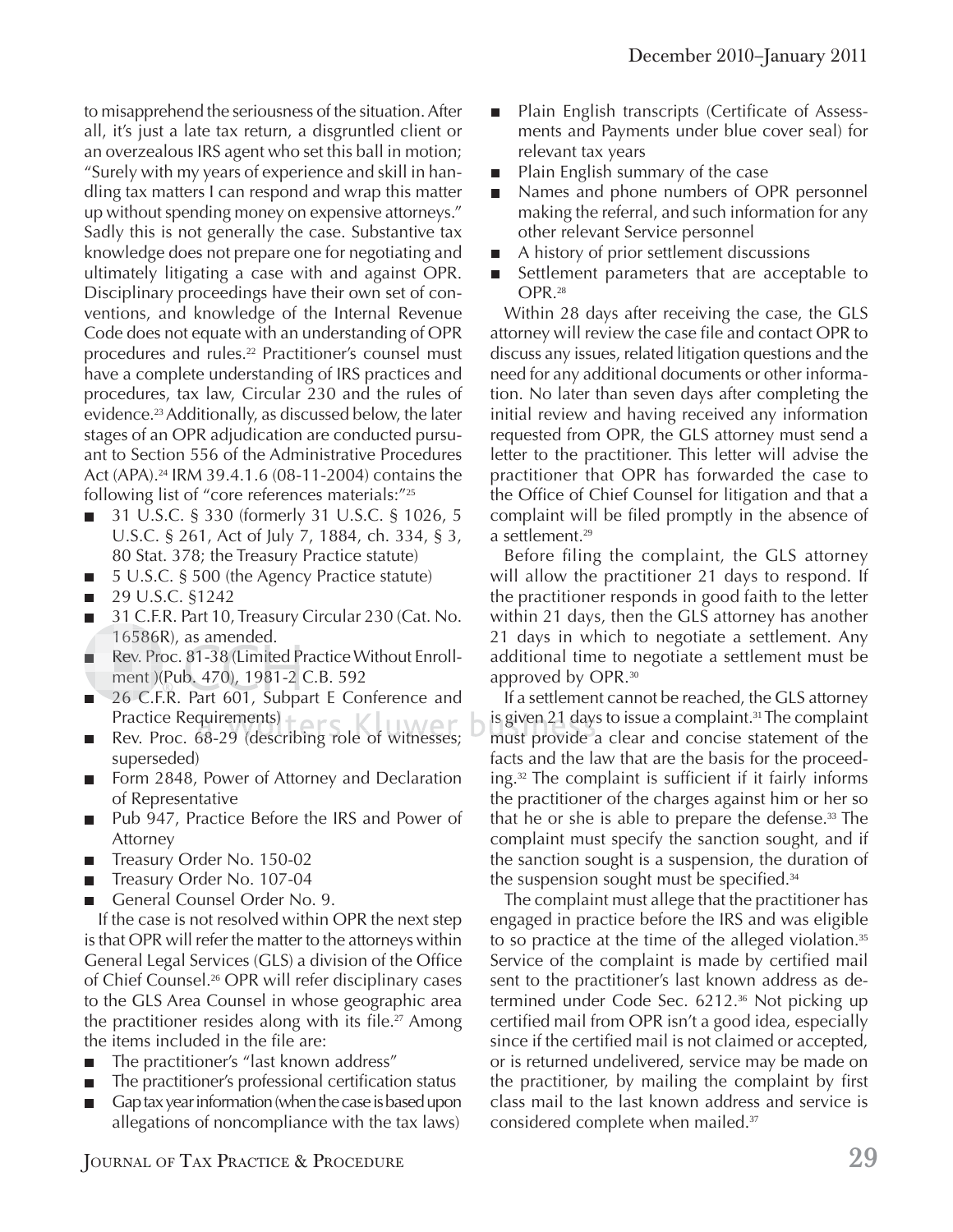An answer must be demanded, either in the complaint itself or in a separate paper attached to the complaint, and notify the practitioner of:

- The time for answering the complaint, which may not be less than 30 days from the date of service of the complaint;
- The name and address of the ALJ with whom the answer must be filed:
- The name and address of the person representing OPR to whom a copy of the answer must be service; and
- That a decision by default may be rendered against the practitioner in the event an answer is not filed as required.<sup>38</sup>

Within 10 days of service of the complaint, the GLS attorney must serve the practitioner with evidence in support of the complaint.<sup>39</sup> The practitioner's answer must be filed with the ALJ, and served on the Director of OPR within the time specified in the complaint which is generally 30 days. However, the practitioner may request an extension from the ALJ.<sup>40</sup> The answer must contain a statement of facts that constitute the practitioner's grounds of defense. General denials are not permitted. The practitioner must specifically admit or deny each allegation set forth in the complaint, except that the practitioner may state that he , is without sufficient information to admit or deny a specific allegation.<sup>41</sup>

The practitioner may not deny a material allegation in the complaint that the practitioner knows to be true, or state that the practitioner is without sufficient information to form a belief, when the practitioner possesses the required information. The practitioner also must set forth affirmatively any special matters of defense on which he relies.42 Failure to deny or respond to allegation is a deemed admission.<sup>43</sup> Failure to timely answer may result in a default, and is considered an admission of the allegations in the complaint and the waiver of a right to a hearing.<sup>44</sup> OPR may, but is not required to, file a reply to the answer. $45$ 

Once a complaint is filed either party may file motions including a motion for summary judgment.<sup>46</sup> Generally motions practice is in writing; however, the ALJ may permit oral argument on any motion.<sup>47</sup>

Discovery is available but only at the discretion of the ALJ, and upon written motion demonstrating the relevance, materiality and reasonableness of the requested discovery.48 Discovery is limited to depositions, and answers to requests for admissions.<sup>49</sup> Requests for admissions are limited to a total of 30, including any subparts within a specific request unless the ALJ orders otherwise.<sup>50</sup> There is no provision for interrogatories or requests for production of documents. However, Section 10.73(d)(3)(i) permits the disclosure of returns or return information under Code Sec. 6103(l)(4) solely for use in the proceedings, and only to the extent that the Secretary of the Treasury, or delegate, determines that the returns or return information are or may be relevant and material to the case. This authority has been delegated to the GLS attorney handling the case. $51$ 

### **The Hearing**

The Government has the burden of proof on all material allegations of the complaint put in issue by the practitioner.52 The standard of proof depends on the punishment requested by OPR. If the sanction is censure or a suspension of less than six months' duration, then the allegations must be established by the preponderance of the evidence. If the sanction is a monetary penalty, disbarment or a suspension of six months or longer duration, an allegation of fact that is necessary for a finding against the practitioner must be proven by clear and convincing evidence in the record.<sup>53</sup> The rules of evidence are not applicable, but the ALJ may exclude evidence that is irrelevant, immaterial, or unduly repetitious.<sup>54</sup>

The date and place of hearing are generally arranged by agreement between the GLS attorney, the ALJ, and the practitioner's counsel.<sup>55</sup> Generally the hearing should be held within 180 days of the filing of the answer.<sup>56</sup> The hearings are required to be stenographically recorded, and transcribed, and the testimony of witnesses is taken under oath.<sup>57</sup> Witnesses are subject to cross examination.<sup>58</sup> Official documents, records and papers of the IRS or OPR are admissible in evidence without the production of an officer or employee to authenticate them.<sup>59</sup> Depositions and admissions are also admissible. $60$ 

The hearings are held before an ALJ who does not work for either the IRS or the Treasury Department. Instead, the ALJ is selected from other federal agencies and generally have no tax experience at all.<sup>61</sup> While the lack of an understanding of the substantive tax law is generally not a huge problem, it must also be remembered that the ALJ will not have any familiarity with the standards in the tax community regarding reasonable practices. Expert testimony may therefore be helpful and appropriate. $62$ 

After the hearing, the parties are given an opportunity to submit proposed findings of fact and conclusions along with supporting reasons to the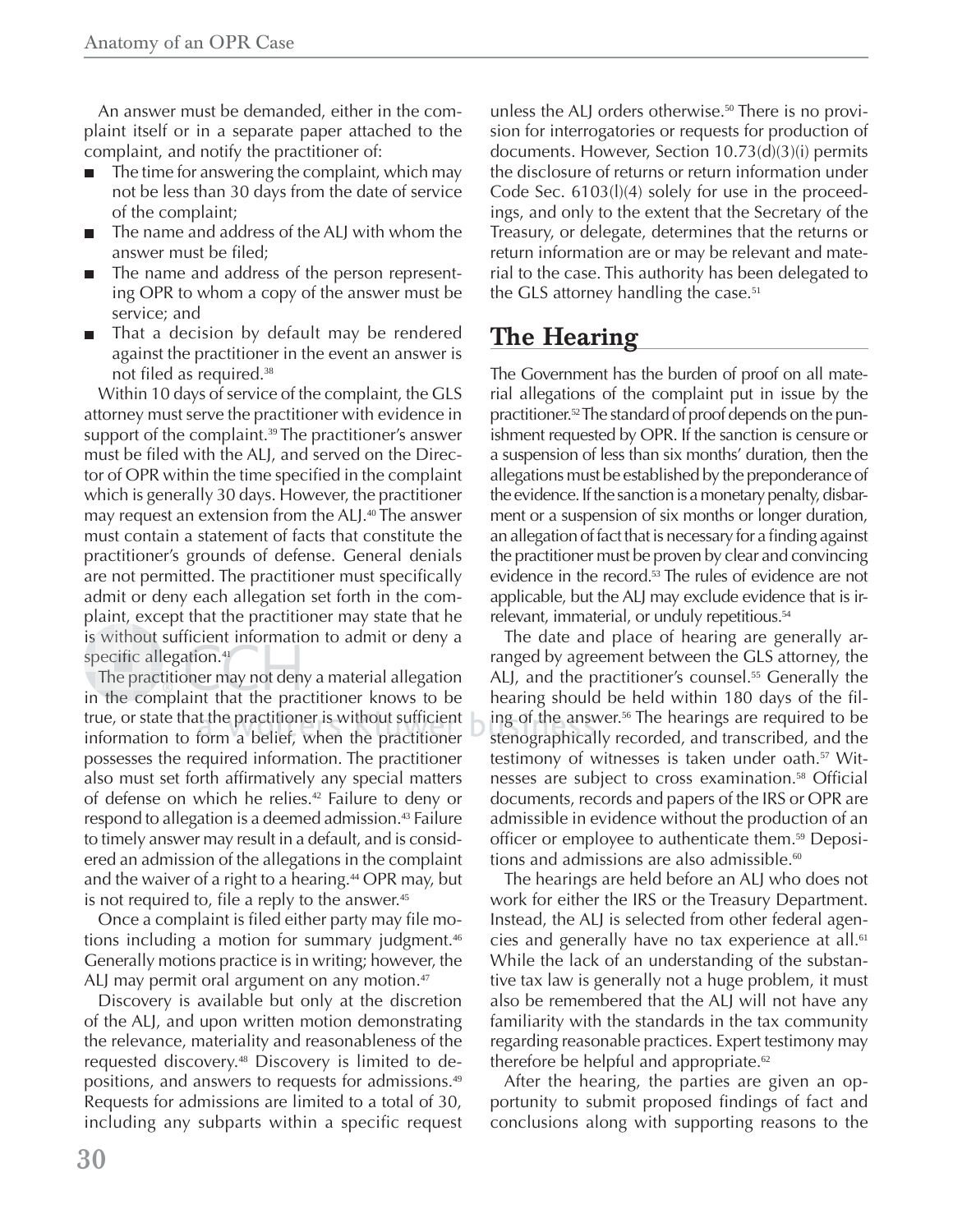ALJ. $63$  The ALJ will usually require the filing within a specific time after receipt of the hearing transcript. Legal issues should be briefed.<sup>64</sup> Within 180 days after the receipt of the findings, the ALJ is supposed to enter a decision which must set forth a statement of findings and conclusions along with the reasons for making the findings, along with either a dismissal of the complaint (hopefully), or an order for punishment.<sup>65</sup> If there is no appeal, the decision of the ALJ becomes final 30 days after the ALJ's decision.<sup>66</sup>

#### **Appeals**

Either party may file an appeal of the ALJ's decision.<sup>67</sup> The appeal is filed along with a brief with the Director of OPR within 30 days of the date that the decision of the ALJ is served on the parties.<sup>68</sup> The standard of review requires the appellant to establish that the decision was clearly erroneous. Issues that are exclusively matters of law will be reviewed *de novo*. <sup>69</sup> Sanctions are reviewed de novo,70 and may be increased or decreased from the original decision.<sup>71</sup> If on appeal it is determined that there are unresolved issues raised by the record, the case may be remanded to the ALJ to elicit additional testimony or evidence.72 The appeal is supposed to be decided within 180 days after its receipt.<sup>73</sup>

The appeal is to the Secretary of the Treasury or his appe Th he a appdelegate.<sup>74</sup> The responsibility for deciding the appeal

- 1 The enabling legislation for the Circular 230 regulations appears in title 31, United States Code, section 330. All section references herein are to Circular 230, except as otherwise stated.
- 2 For example, the statutes of limitations that govern tax cases are not applicable to OPR investigations.
- 3 Section 10.1(a)
- <sup>4</sup> About the Office of Professional Responsibility, available online at *www.irs.gov/taxpros/ agents/article/0,,id=176297,00.html*.
- 5 Section 10.3.
- 6 Section 10.50(b).
- 7 Section 10.50.
- 8 Section 10.50(c).
- 9 IR-2010-82, July 6, 2010.
- <sup>10</sup> Section 10.50.
- <sup>11</sup> Guidance on Restrictions During Suspension or Disbarment, available online at *www.irs. gov/taxpros/agents/article/0,,id=228588,00. html*.
- <sup>12</sup> *See* Sections 10.3 through 10.6 of the proposed changes to Circular 230.
- <sup>13</sup> Section 10.80. California CPAs themselves may be required to report an OPR suspen-

has been delegated to the so-called "Appellate Authority," who currently is Ronald Pinsky.75 He does not report to anyone within the Office of Chief Counsel or the IRS with respect to those matters delegated to him as the Appellate Authority. The Appellate Authority's delegated authority is separate and apart from his other assigned duties within the Office of Chief Counsel.76 Until the early 2000s, the appellate authority was generally handled by Treasury's Office of General Counsel. The appointment of a counsel from one of the IRS's operating divisions has caused some concern in the tax community because of the potential for the appearance of a conflict of interest. $77$ 

A practitioner can appeal the final decision by the appellate authority to the federal district court.<sup>78</sup> Generally judicial review is limited to determining whether the decision by the Appellate Authority was arbitrary, capricious, an abuse of discretion, or otherwise not in accordance with the law or not supported by substantial evidence.<sup>79</sup>

#### **Conclusion**

Obviously practitioners should avoid conduct which might subject them to OPR scrutiny. If OPR does pop up, it is critical that a concerted defense be raised as quickly as possible. The far reaching consequences of OPR discipline are too extensive for half measures.

#### **ENDNOTES**

sion or disbarment to the State Board of Accountancy. *See* Cal. Business & Professions f Code Section 5063(a)(3).

- <sup>14</sup> Section 10.24.
- <sup>15</sup> The IRS Web site provides that a complaint should be in letter format and should include the tax practitioner's name, address, telephone number, designation (*i.e.*, attorney, CPA, enrolled agent, etc.), a detailed description of the allegations and any documents that support those allegations. Available online at *www.irs.gov/taxpros/ agents/article/0,,id=123392,00.html*. 16 *See www.irs.gov/taxpros/agents/*
- *article/0,,id=123392,00.html*.
- <sup>17</sup> It is unclear whether a practitioner who enters into an installment agreement to pay his taxes is considered to be "in compliance." However, the current Director has been quoted as saying: "I am not part of the collection division of the IRS," *OPR Finding Creative Ways to Handle Case Backlog, Director Says.* 2009 TNT 185-11 (Feb. 28, 2009).
- 18 2009 TNT 133-2 *More Talk of Monetary Sanctions from OPR*. (July 15, 2009).
- 19 Available online at *www.irs.gov/taxpros/ agents/article/0,,id=228679,00.html*.
- <sup>20</sup> *IRS Publication 4693, Office of Professional Responsibility Brochure* (June 2008).
- 21 Available online at *www.irs.gov/taxpros/ agents/article/0,,id=228679,00.html*.
- <sup>22</sup> For example, statements of contrition may be treated as admissions which can come back to haunt the practitioner.
- <sup>23</sup> Although the rules of evidence do not apply in OPR hearings, the ALJ will almost certainly be trained as a lawyer and be very familiar with the rules of evidence and may bring the litigator's prejudice against hearsay statements with him or her.
- 24 Section 10.71(a).
- <sup>25</sup> To that list one definitely should add the final agencies decisions issued by OPR, available online at *www.irs.gov/taxpros/actuaries/*
- *article/0,,id=183923,00.html*. 26 *See* IRM 39.4.1.3 (5-18-2009).

<sup>28</sup> *Id*.

<sup>30</sup> *Id.*

31 IRM 39.4.1.3(12) (5-18-2009).

<sup>27</sup> *Id*.

<sup>29</sup> IRM 39.4.1.3(10)-(11) (5-18-2009).